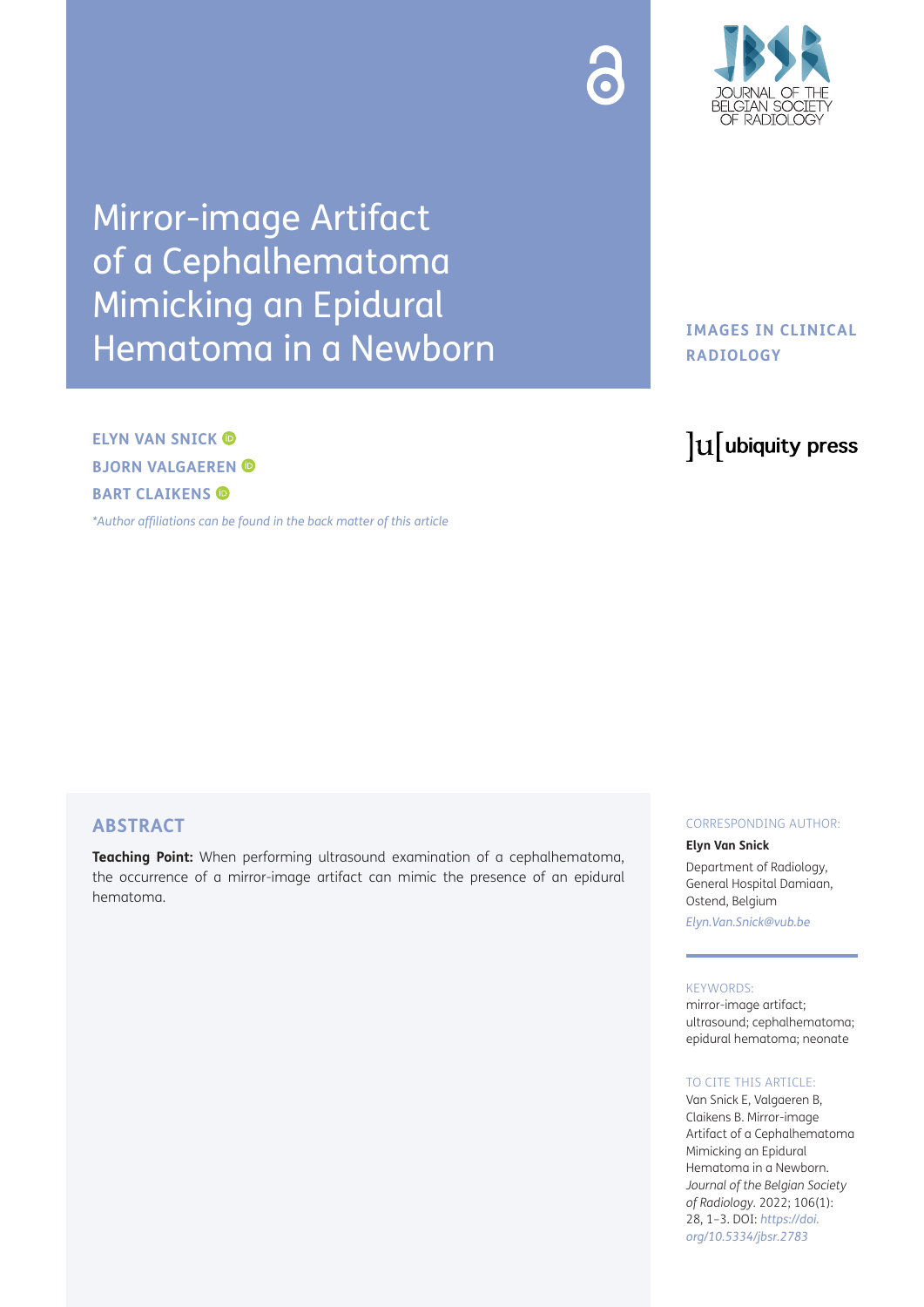## **CASE HISTORY**

A 3-day-old neonate was referred to the radiology department for ultrasonographic evaluation of a parietooccipital cephalhematoma. The neonate was born through spontaneous vaginal delivery and no forceps nor suction cup was used. There were no clinical problems other than the presence of the cephalhematoma, and neurologic findings were normal.

Coronal grayscale ultrasound image (**[Figure 1](#page-1-0)**) showed the presence of an anechoic biconvex structure (dotted line A) resembling an epidural hematoma in the parietal region underlying the cephalhematoma (dotted line B). This was a curious finding because the delivery hadn't been traumatic and there were no neurological symptoms present.

Because angulation of the probe could not clearly eliminate the possible presence of an epidural hematoma, in consultation with the treating paediatrician it was opted to further evaluate the infant through non-contrastenhanced computed tomography (NECT) of the brain. Coronal NECT image (**[Figure 2](#page-1-1)**) at the same level as the ultrasound image in **[Figure 1](#page-1-0)** shows the cephalhematoma without underlying intracranial abnormalities.



**Figure 1.**

<span id="page-1-0"></span>

<span id="page-1-1"></span>

The ultrasound findings were attributed to the occurrence of a mirror-image artifact.

### **COMMENT**

Mirror-image artifacts occur when the primary beam encounters an obliquely oriented highly reflective surface and is reflected by this surface but encounters another structure in its path before being reflected to the transducer. The transducer interprets the delayed echo as being reflected from a structure deeper down and this creates the mirror-image artifact on the other side of the reflective surface (**[Figure 3](#page-1-2)**) [\[1\]](#page-2-1).

In this case the ultrasound beam is reflected by the skull bone and a mirror-image artifact of the cephalhematoma is created on the opposite side, mimicking an epidural hematoma.

Other common examples of mirror-image artifacts include reflection of ascites across the diaphragm mimicking pleural effusion and reflection of the gestational sac mimicking heterotopic pregnancy.

The mirror-image artifact may closely resemble the original structure, but it may also appear weaker, distort the image of the original structure, or appear on images that do not simultaneously show the original structure. It is important to recognize such mirror-image artifacts and not mistake them for pathology so that unnecessary additional examinations and anxiety in patients can be avoided.

The occurrence of a mirror-image artifact can be evaluated by changing the angle of the primary beam or in case of a cephalhematoma applying graded compression, which shows simultaneous compression of the true image and the false mirror image. Doppler ultrasound may also be used, showing the presence of normal cerebral blood flow within the false mirror image [\[1\]](#page-2-1).



<span id="page-1-2"></span>